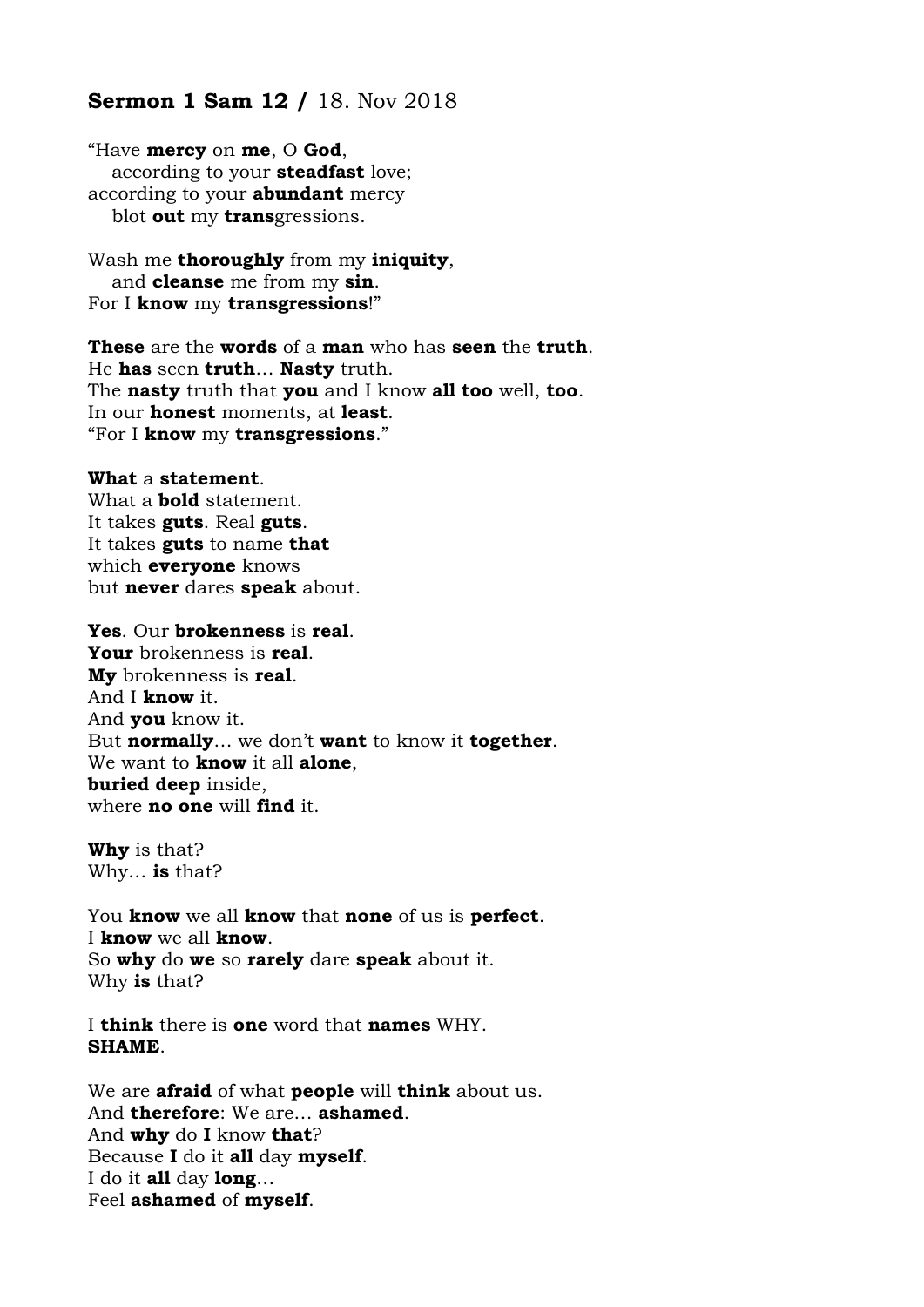I think: **shame** on **you**, Jonas, **for** saying **this** or thinking **that**. I think: **shame** on **you**, Jonas. **Who** do you **think** you **are**. I think: **shame** on **you**, Jonas, for **fearing** this or **desiring** that. I do it **aaaaall** the **time**! I am **ashamed**.

### **But** now **should** I **be**?

Well, **sometimes**, sure. There's a **reason** why we say "**he** was **shameless**" as something **negative**. What we **mean** is: He did **not** respect the proper **boundaries** that **enable** our **life** in good **communion** with each **other**. But **that's** not the **type** of **shame** that I'm **talking** about here **today**. I'm **talking** about that **dark** and that **dirty** kind of **shame**. The **one** that **makes** us feel **inadequate** all **day**. The **one** that **makes** us **worry** about **ourselves** all **day**. The **one** that **sucks** the **life** out of every **living** cell **within** us. **THAT** kind of **shame**… The **kind** that **makes** us **feel** like **we'll** never **ever** be **happy** ever **again**. **THAT** kind of **shame**.

**That's** how **David** must've **felt**. When he **realized**. When he **realized** what he had **done**.

**YOU** ARE THE **MAN**, says **Nathan**.

**Yes**, David.

**You** are the **man**.

What a **breathtaking** realization.

But **let's** back **up** a **bit** and go **through** the story of **Nathan** and **David** together **again**.

We **all** know the **basics** of **David's** life **story**.

A **little** boy from **Bethlehem**, David was **destined** to be **king** from a **young** age **on**.

He's **not** exactly a **muscular** fighter…

He's **musical** though, and played **harp** for **King** Saul.

He was **smart** which he **demonstrates** in that **epic** battle we **all** know **so** well: **David** and **Goliath**.

With **brilliant** technique he **finishes** the **warrior** Goliath with **just** a **stone** and a **slingshot**.

When **Saul** dies in **battle**, **David** is then **crowned** king of **both** the **Northern** and the **Southern** kingdom of **Israel**.

It's **kinda** like that **Drake** song… you **know**:

"**Started** from the **bottom** now we **here**." "Started **from** the **bottom** now my **whole** team \*AHEM\* **here**."

You **know**… that's **David**. **He's** riding **high**. And **eventually** it **does** get to his **head**…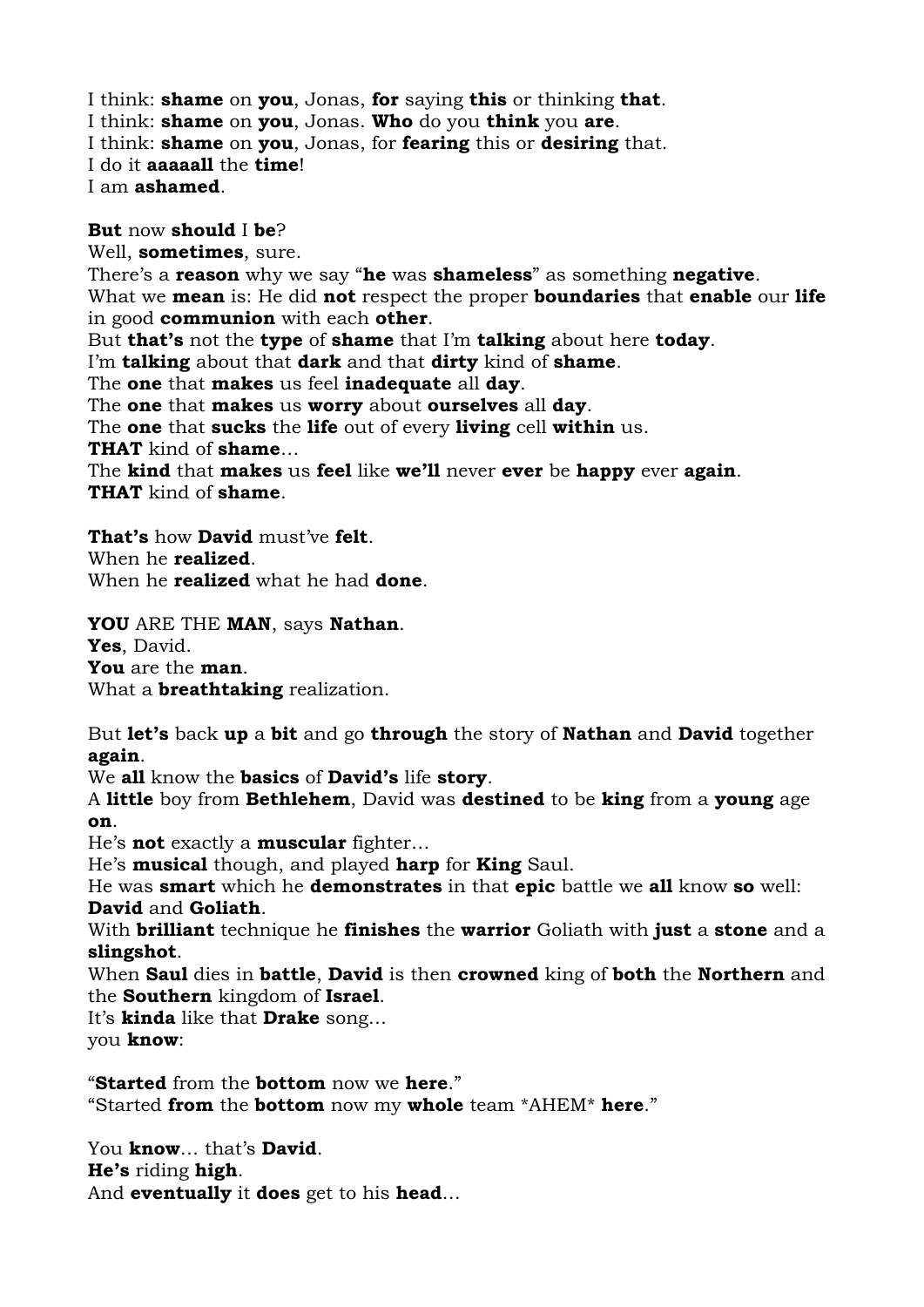And **that** is where our **text** comes in…

"And the **LORD** sent **Nathan** to **David**."

So **God** sends his prophet **Nathan** to talk some **sense** into **David**

who has given **in** to **grave** sin, yet **still** is **high** on his **righteousness**.

But **Nathan** does not **shout**. He doesn't **argue**.

He **tells** a **story**:

"There were **two** men, one **rich**, one **poor**. The **rich** man had **all** the **herds** in the **world**. But the **poor** man had **nothing** but **one** little **lamb**, which he **raised** with his **children**."

The **lamb** was **treated** like **family**.

The **text** says: "It was like a **daughter** to **him**."

If there's a **right** way to **treat** your **animal** – **this** is **it**.

But the **rich** man had **visitors**, and he **felt** all **bad** about **slaughtering** one of his **flock**.

So to **avoid** the **pain** and the **loss** of **his** own **flock**, he goes and **slaughters** that **poor** man's **lamb** and **offers** it to the **guests**.

And now **check** out **David's** reaction:

"Then **David's** anger" it **says** "was **greatly** kindled **against** the (rich) **man**." So he **says** to **Nathan**: "As the LORD **lives**, the **man** who has **done** this **deserves** to **die**! He shall **restore** the lamb **fourfold**, because he **did** this and **had** no **pity**." Oh **yes**, that feels **good**, doesn't **it**? That **righteous** anger! **Being** on the **right** side of **history**! **Caring** for the **weak**. For the **downtrodden**. For the **poor**! **Doesn't** that feel **good**? **Doesn't** it?

Oh **yes**, it **does**.

And **David** is all **over** it. But **here** it **comes**. In **four** simple **words**. "**You** are the **man**." **"You** are the **woman**." "**You** are the **human** who did this." Oh **boy** when truth **hits** you – it **hits** you **hard**. "**You** are the **man**." And he **knows** it. **David… knows** it. He **knows** it **right** away! He liked **Batseeba** and sent her **husband** out to **die** in **battle**… **just** so he could **take** her as his **own** without having to lose **face** in **public**.

**What** a **coward**. What… **a**… COWARD! What a **coward**.

"**Thus** says the **LORD**, the **God** of **Israel**: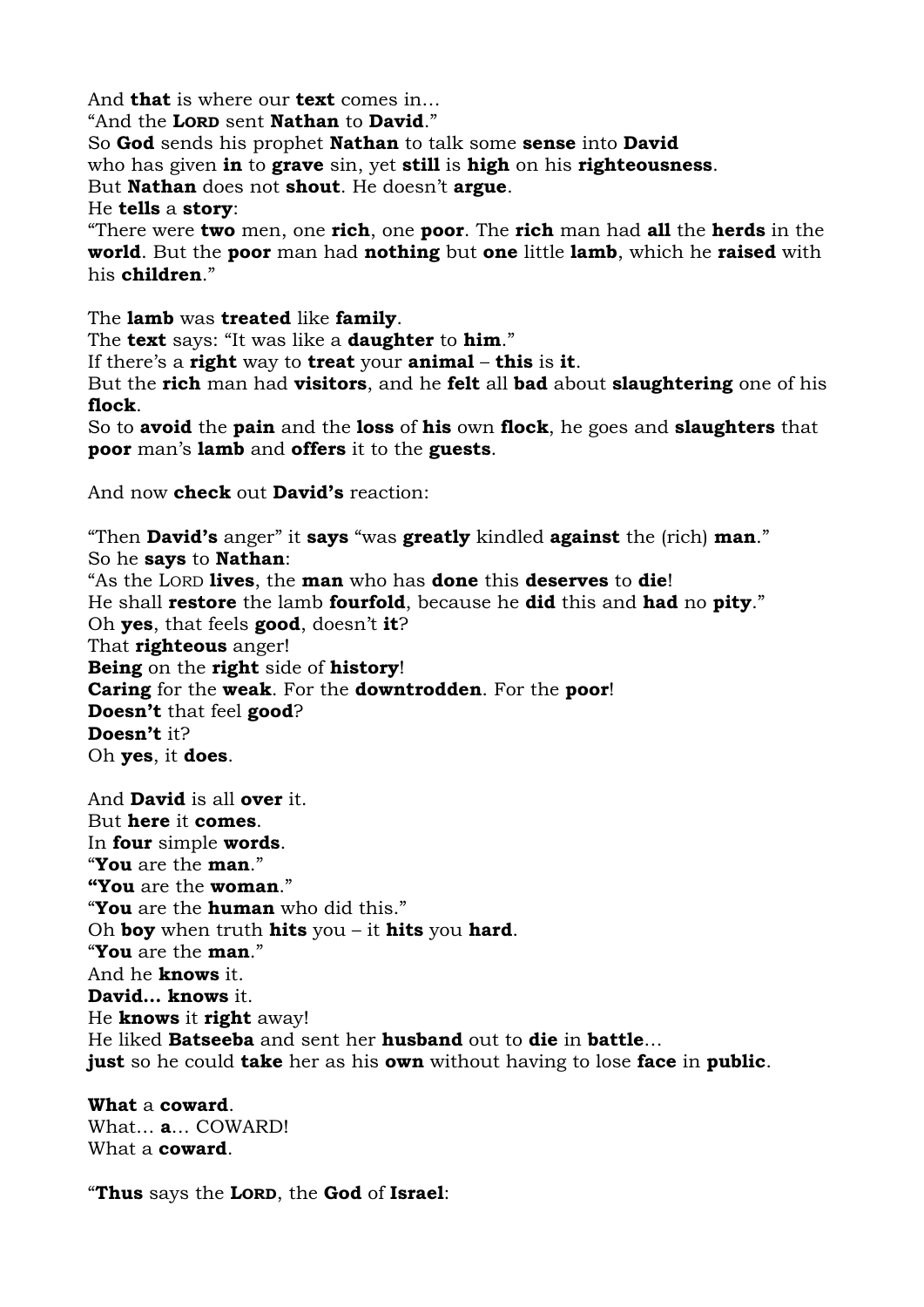I **anointed** you **king** over **Israel**, and I **rescued** you from the **hand** of Saul; I gave you **everything**. And if **that** had **been** too **little**, I **would** have **added** more. **WHY** have you **despised** the **word** of the **LORD** and **done** what is **evil** in God's **sight**?" **Nathan** truly **does** not **spare** David. Nathan **gives** it **to** him **straight**. He is **bold** and **daring** and he's **truthful**.

And the **truth** sets **David** free… **He** knows **better** than to **lash** back at **Nathan**. He **knows** that he's **telling** the **truth**. And there's **nothing** more **disarming** ´ than the **truth**.. the **whole** truth… and nothing **but** the **truth**… And **Nathan** hits **David** hard: "**Thus** says the **LORD**: I will **raise** up **trouble** against you from **within** your own **house**; I will **take** your **wives** before your **eyes**, and **give** them to your **neighbor**, and he shall **lie** with your **wives** in the **sight** of this very **sun**. For **YOU** did **it** in **secret**; but **I** will **do** this **thing** before **all** Israel, and **before** the **sun**."

# **WHOA**...

That is **pretty** much the **worst** thing you could **imagine** in that **patriarchal** society: **ALL** your wives **taken** away and **crossing** lines to your **enemies** in the **brightest** of **days**. **And** David **knows** he **deserves** it. **So** he **says** to **Nathan**: "I have **sinned** against the **LORD**."

"I have **sinned** against the **LORD**." Now **THIS**, I think, is the **key** to this **whole** story. Not the **sin** is the **key**. But **recognition** of sin **IS**. Because **that** recognition **is** the **birth** of **repentance**. It's like **anchor** Will **McAvoy** says it **in** the **show** "The **Newsroom**": "**First** step in **solving** a **problem** is **recognizing** there **is** one." And **David** does **recognize** that **there's** a **problem**. "I have **sinned** against the **LORD**." Now **that's** bold. That's **just** as **bold** as **Nathan's** truth **talk**, if **not** even **more**. **Speaking** truth **to** someone **else** is **one** thing.

**Recognizing** that you **yourself** are the **problem**, **that** is **infinitely** harder. Because it **requires** a **real** and **true** recognition **of** our **brokenness**. The **brokenness** we **hide** so **well** because we're **ashamed** of **it**.